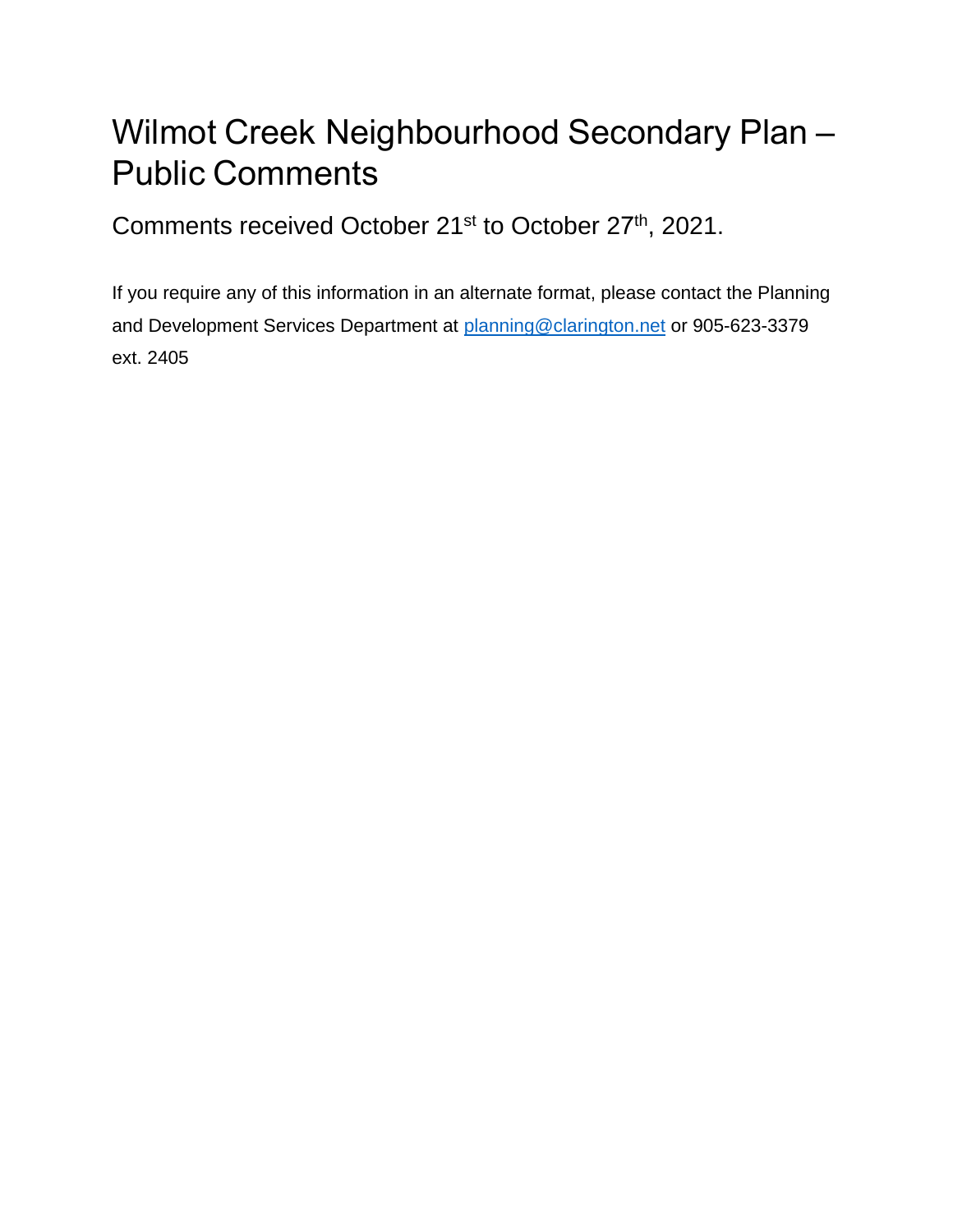Good morning,

My name is Sandra Moore and I am President of the Wilmot Creek Homeowners' Association.

A WCHA representative has been a member of the Steering Committee since the beginning of the project. I have been the WCHA representative since the project changed and it became separate from the existing Wilmot Creek community

As the property still abuts the existing Wilmot Creek community, we are concerned with all elements of the Secondary Plan, but most of our concerns are related to the construction phase and following construction.

The plan as shown will not integrate into our community but there are concerns as to entrance and egress to our community during construction and after as well our existing entrance gate into the community which we understand is being installed with input from Rice Development and CAPREIT. The issue of noise mitigation with the new development is another concern as we also await the Train Whistle cessation to come into effect.

Homeowners are very anxious about their security with this close access. Though several of the comments submitted are not directly related to the development, but rather our landowner, the Project Steering committee has taken that into account and have put guidelines in place and continue to listen to our homeowners.

It is our understanding that as an immediate neighbour to this Area, and as affirmed during Steering Committee meetings, we will continue to be involved in all phases of the development up-to construction. During our Steering Committee meetings, the landowner representative indicated that we will have as little disruption as possible.

We are in support of this plan to this point and will continue to be involved and work with the Steering Committee through all aspects of the ongoing project with input from all of our homeowners.

Thank you for your time.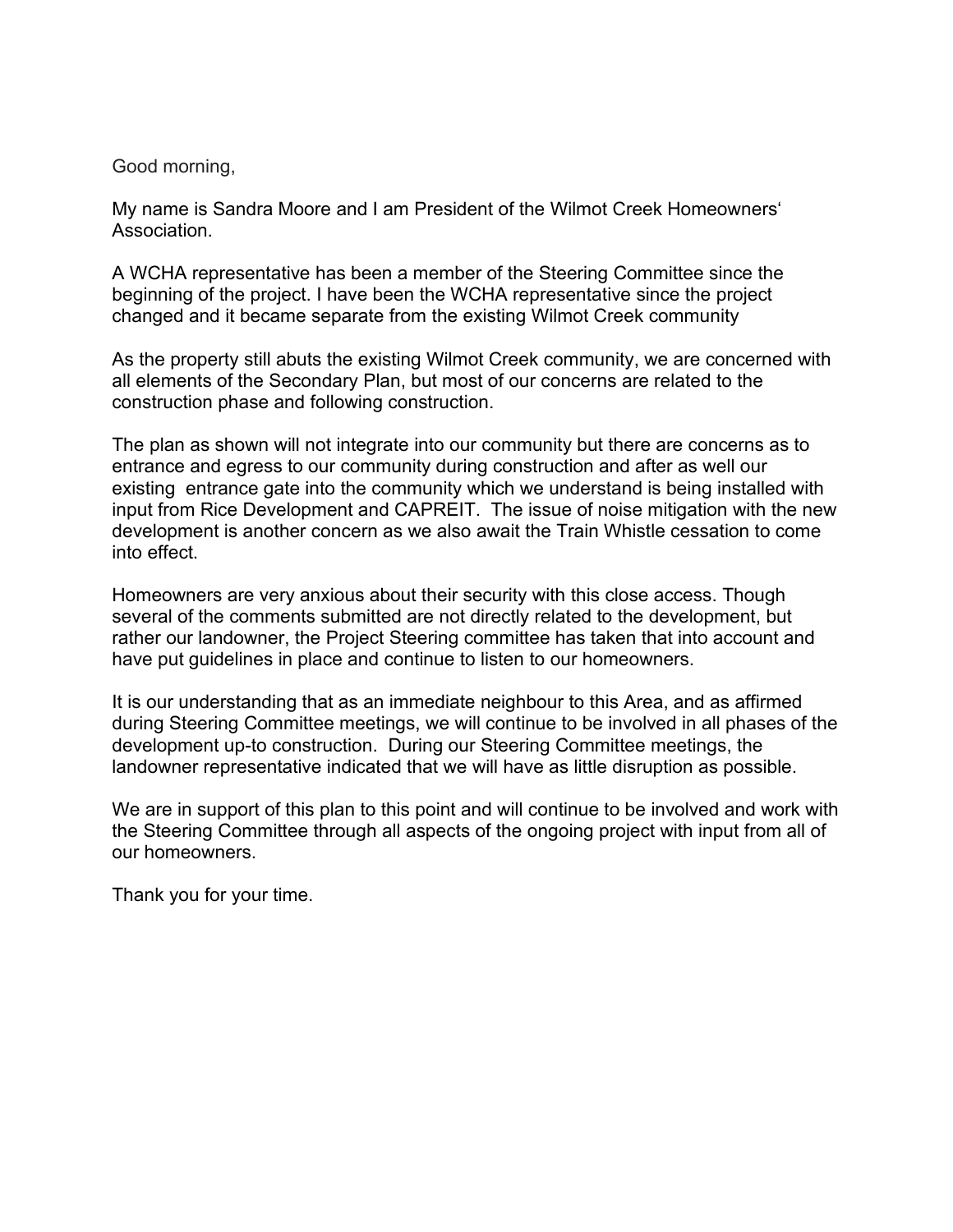| From: Paul Tremblay <                                              | @gmail.com>                             |  |
|--------------------------------------------------------------------|-----------------------------------------|--|
| <b>Sent: October 25, 2021 2:57 PM</b>                              |                                         |  |
| To: Backus, Lisa <lbackus@clarington.net></lbackus@clarington.net> |                                         |  |
| Subject: trail                                                     |                                         |  |
|                                                                    |                                         |  |
| Vou don't often ast small from                                     | Qqpool come Loorn why this is important |  |

| You don't often get email from <b>Example 20</b> and the component of the Mondon Containst Component Containst Contain |  |  |  |  |  |  |  |
|------------------------------------------------------------------------------------------------------------------------|--|--|--|--|--|--|--|
| <b>EXTERNAL</b>                                                                                                        |  |  |  |  |  |  |  |
|                                                                                                                        |  |  |  |  |  |  |  |

Hi Lisa, I was looking at the drawing for the wilmot secondary plan and I am trying to figure out if there is any way for all the new residents to get to the waterfront trail without going over the bridge into wilmot creek?

Also, do you have a rough estimate as to how many people will occupy that area?

Thanks Paul